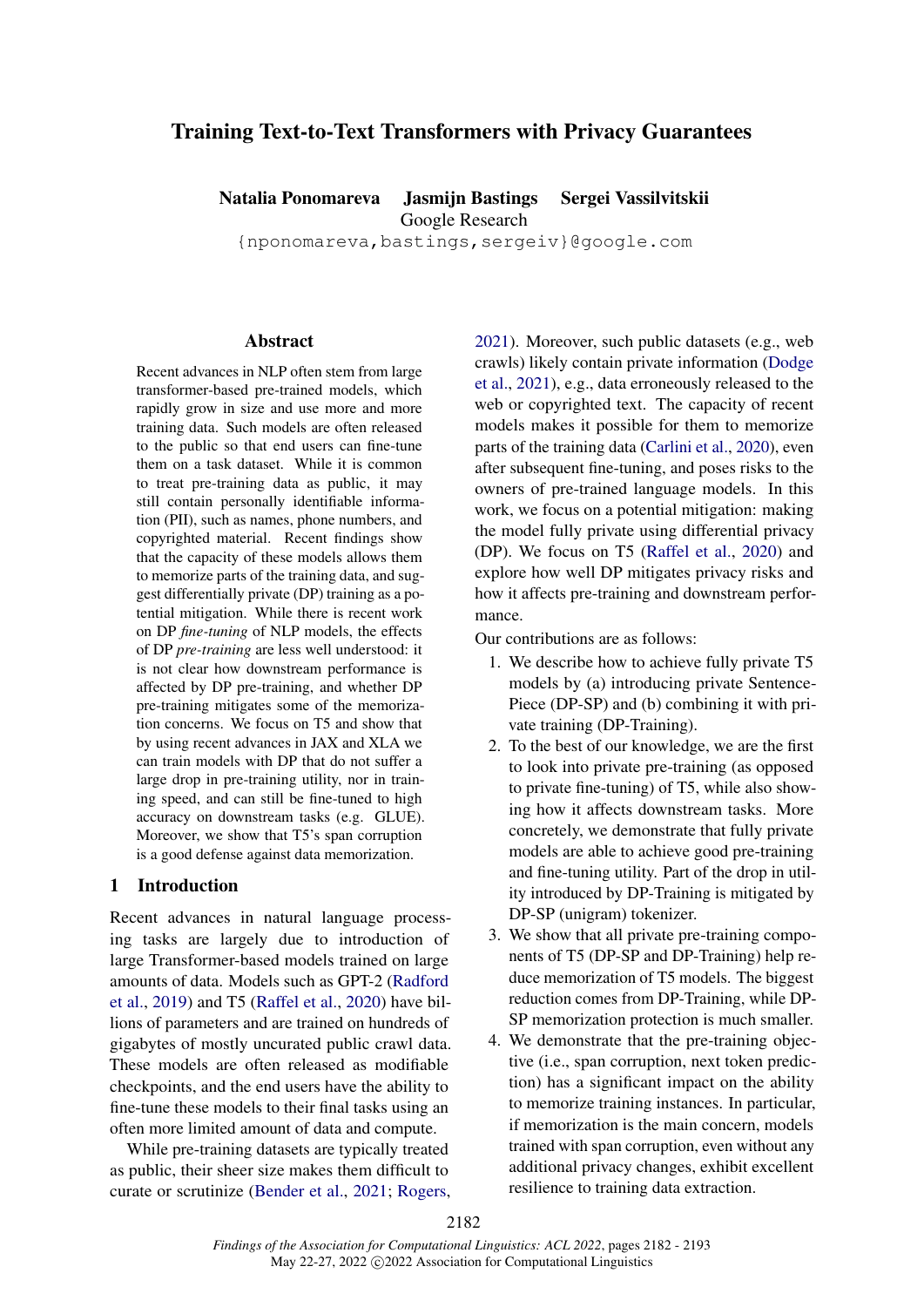<span id="page-1-3"></span>

Figure 1: Differentially private training. Unlike conventional batched training, the gradient is computed and clipped for each example in the batch separately, then accumulated and noised before updating the parameters.

#### 2 Related work

In this section, we discuss what privacy in ML means ([§2.1\)](#page-1-0), followed by overview of private training ([§2.2\)](#page-1-1) and privacy in language models ([§2.3\)](#page-1-2).

#### <span id="page-1-0"></span>2.1 Privacy in ML

Privacy guarantees can come in many forms. On the one hand, for a trained ML model, one can provide theoretical Differential Privacy (DP) guarantees in the form of  $(\epsilon, \delta)$  [\(Dwork and Roth,](#page-8-3) [2014\)](#page-8-3), that (roughly) say that with probability  $1-\delta$ , no attacker can increase their prior on whether a specific example is part of the training data by more than a factor of  $\exp(\epsilon)$ . These can be further categorized into guarantees on all of the weights of the model (usually achieved via DP-training) or guarantees on the outputs of the model only (private prediction), which translates into training data label protection. The latter is usually achieved via adding noise to the output. Full model guarantees provide also the weaker guarantees, i.e., private training also ensures private prediction but not vice versa.

On the other hand, the term 'private' is sometimes applied to ML models to describe empirical characteristics of the model. For example, a model can be described as private if it is robust to membership attacks, training data extraction attacks, or to attacks that attempt to infer some private attribute (e.g., the race of a speaker) from the data. It is worth noting that DP methods like DPtraining can mitigate some (membership attack, training data extraction attacks) but not all attacks in this category. And heuristic methods to make models robust to these attacks, such as adversarial heads or adversarial training data augmentation, don't provide any theoretical privacy guarantees.

In this paper, we will focus on theoretical privacy (full model protection) achieved via DP-Training. In [§5.2](#page-6-0) we verify how our models fare with respect to an empirical "privacy" definition, namely robustness to training data extraction attacks.

#### <span id="page-1-1"></span>2.2 Differentially Private (DP) Training

DP training is a modification of the training process of ML models that guarantees that the resulting models (and all of the post processing on them) are also differentially private. DP training is usually achieved via gradient noise or perturbing the loss.

Gradient noise, which is by far the most common method, involves adding noise to the gradients like DP-SGD and its variants [\(Abadi et al.,](#page-8-4) [2016;](#page-8-4) [Pichapati et al.,](#page-9-3) [2019\)](#page-9-3). This is shown in Figure [1](#page-1-3) with a batch of examples of various lengths. An alternative is to perturb the loss function and then optimize as usual [\(Chaudhuri et al.,](#page-8-5) [2011;](#page-8-5) [Phan et al.,](#page-9-4) [2016\)](#page-9-4). Here DP guarantees hold only when the algorithm is fully converged, e.g. a global optimum is reached, which is not guaranteed for non-convex problems, and large LMs require many steps to get there. [Iyengar et al.](#page-8-6) [\(2019\)](#page-8-6) suggested an alternative perturbation that does provide guarantees even if the model reaches only the vicinity of a global optimum, but convexity remains a requirement.

All of these methods inject noise into the training process and are known to result in a drop of utility (Appendix [D](#page-10-0) discusses ways to mitigate the utility drop in DP-Train). Since Transformer-based NLP models are non convex, and are usually not trained to full convergence, we employ one of the most popular methods that work by noising the gradients [\(Abadi et al.,](#page-8-4) [2016\)](#page-8-4).

#### <span id="page-1-2"></span>2.3 NLP models and Privacy

In NLP it is common to pre-train on large amounts of unlabeled data and then fine-tune on the final task. A lot of related work assumes that pretraining data is essentially public, and makes mod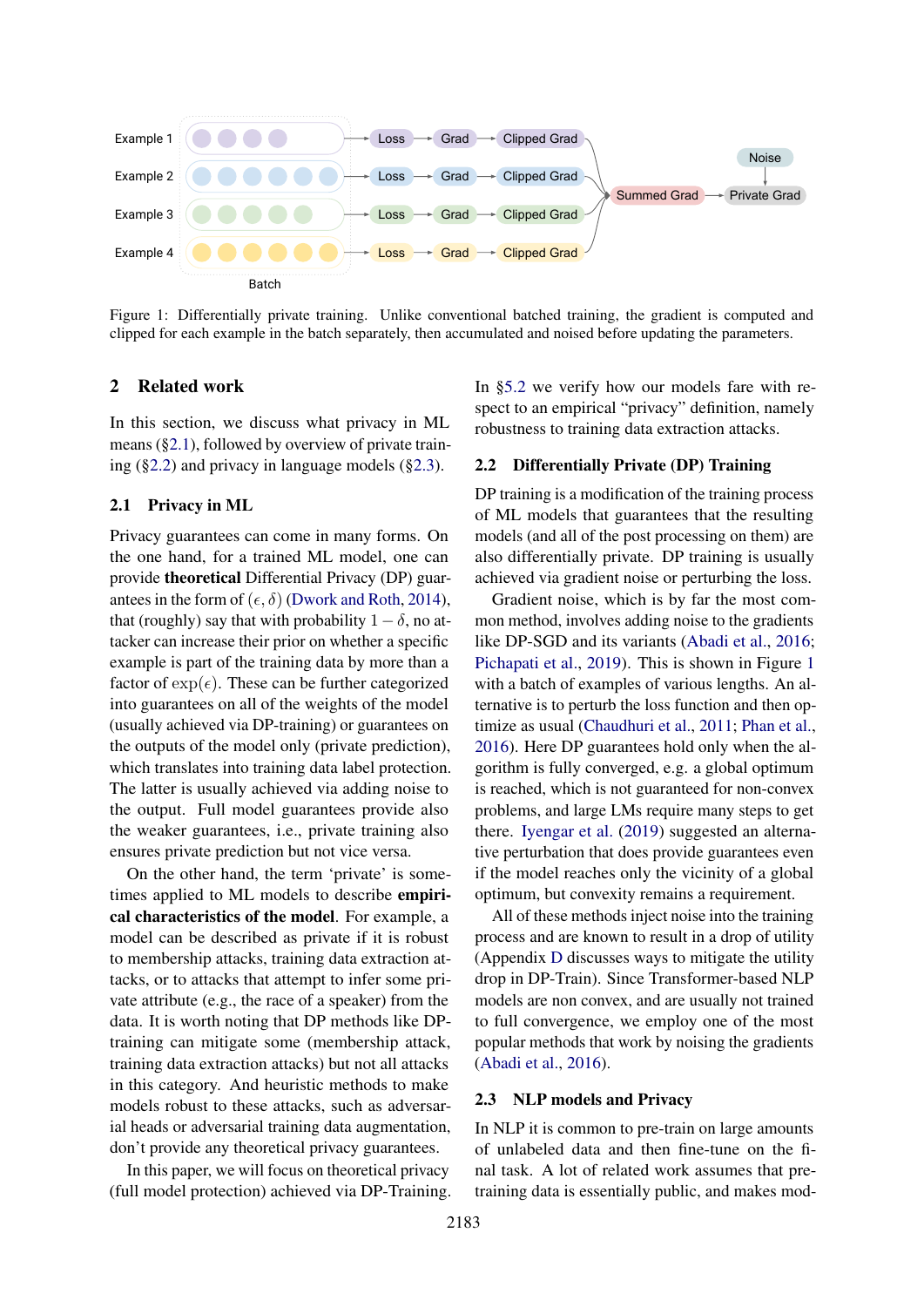els private with respect to the limited fine-tuning data. For example, [Kerrigan et al.](#page-8-7) [\(2020\)](#page-8-7) pretrained GPT-2 on public data and DP fine-tuned it on private data. They demonstrated that such pre-training on public data helps reduce perplexity. [Li et al.](#page-8-8) [\(2021\)](#page-8-8) performed a similar analysis and showed that private fine tuning can maintain accuracy given a good pretrained model. [Hoory](#page-8-9) [et al.](#page-8-9) [\(2021a\)](#page-8-9) looked into DP fine-tuning of a (publicly) pre-trained BERT model [\(Devlin et al.,](#page-8-10) [2019\)](#page-8-10) in the medical domain and explored how DP fine tuning affects the performance and privacy of the models. They point out that multiple components for language models may need to be adjusted to incorporate privacy. For BERT-like models, the tokenization algorithm (WordPiece) can be trained on the private data (to improve the utility), and thus needs to be adjusted to preserve the privacy. Secret sharer [\(Carlini et al.,](#page-8-11) [2018\)](#page-8-11) was used for evaluation, and the authors demonstrate that with adjustments (e.g., larger batch size) for private models, utility is hurt only marginally while being more robust to leaking "secrets", even those with high frequency.

At the same time, several works show that publicly (e.g. not using DP-Training methods) pretrained NLP models are vulnerable to privacy attacks (even after subsequent fine tuning). [\(Thomas](#page-9-5) [et al.,](#page-9-5) [2020\)](#page-9-5) looked into whether pre-trained BERT, Glove and ELMO embeddings contained private data. The authors inserted secret information into the embeddings' training data, and then explored LSTM models subsequently fine-tuned on these embeddings. They showed that higher dimensional embeddings leak more information than lower dimensional ones, and DP training reduced this leakage. Additionally, for all but Glove embeddings, the presence of multiple secret values with the same pattern (e.g. multiple sentences of "John is sick with flu" and "Mary is sick with cold" reduced the leakage. Leakage is also correlated with the number of epochs used to pre-train the embeddings. DP training (the authors used  $(\epsilon, \delta)$  of  $(10, 0.00002)$ with a noise level of 0.44) did reduce the "exposure", sometimes up to 7 fold. However, it is worth noticing that the exposure metric is calculated by looking at what log perplexity the model assigns to the secret word that was present during training in comparison to the scores that the model assigns to other secret words (from a limited secret word vocabulary). This also means that a sequence-tosequence model is not guaranteed to never output

a secret word, even if it was trained privately. Instead, it means that the probability of outputting such words is greatly reduced (and the scores with which they are output are also lower). Additionally, for sequence generation, it is common to use Beam search, which takes not just the top prediction but top k predictions into consideration, so it is still possible to leak secret pre-training data.

Taking this further, [Carlini et al.](#page-8-2) [\(2020\)](#page-8-2) demonstrated that it is possible to extract some training data instances by prompting the pre-trained GPT-2 [\(Radford et al.,](#page-9-0) [2019\)](#page-9-0) with enough context: first the model was used to generate text sequences by sampling from the model repeatedly word by word, and then perplexity scores for generated sequences were used to decide whether the generated data was actually present in the training data. Finally, the authors hypothesized (but didn't verify empirically) that DP-training might help mitigate this training data attack, but highlight that it usually does hurt the utility. They also mention that curating the training data could be helpful but is hard to do, especially for large pre-training datasets. Additionally, fine-tuning on the downstream task could potentially remove some of memorized information.

Finally, [Lee et al.](#page-8-12) [\(2021\)](#page-8-12) demonstrated that due to non-uniqueness of training data, language models may output training data instances verbatim, which obviously is a privacy concern. They proposed to mitigate this by deduplicating the pretraining data and showed that it resulted in substantial decrease in verbatim training data generation.

### 2.4 Summary

To summarize, prior work showed that publicly pre-training LLMs results in privacy vulnerabilities (e.g., memorization of the training data) that is exacerbated for larger models, and it was hypothesized that DP training can mitigate these risks. However, most of the works treat pre-training data as public and do DP fine-tuning only. Further, it is not known whether DP pre-trained models can perform well on downstream tasks after (public) fine tuning. In subsequent sections, we look to privately (DP) pretrain LLMs and investigate how their pretraining and subsequent fine-tuning performance is affected, as well as verify whether DP pretraining can mitigate some privacy risks outlined above.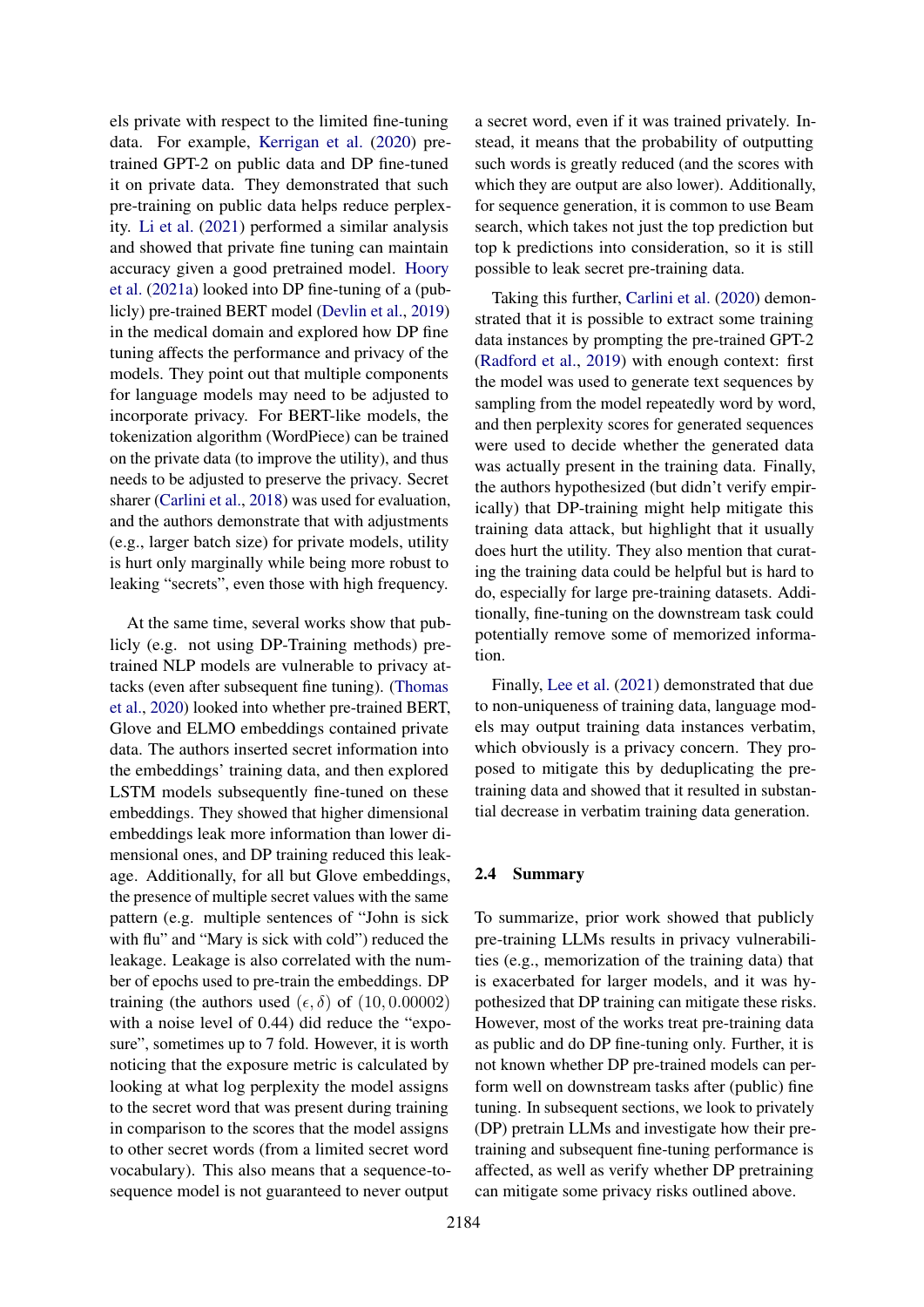### 3 Implementing a Fully Private T5

We focus on T5 [\(Raffel et al.,](#page-9-1) [2020\)](#page-9-1), a popular encoder-decoder. It uses a slightly modified Transformer architecture [\(Vaswani et al.,](#page-9-6) [2017\)](#page-9-6) and both the input and output is a sequence of tokens, as tokenized by SentencePiece [\(Kudo and Richardson,](#page-8-13) [2018\)](#page-8-13). T5 is a good model to focus on, since it can be used for many input-output tasks, is trained on a large public crawl data set, is publicly available, and has been shown to have excellent performance on subsequent fine-tuning tasks.

What we are protecting. We use the DP definition, so we provide protection at the level of a training instance. For encoder-decoders like T5, that means a pair of input and output sequences. Importantly, if the same training example is repeated multiple times in the training data, the level of protection for such an example will be smaller.

Modifications. There are two parts to training T5 that need to be modified to achieve a fully private model. The first part is the tokenizer, which is trained on the training data. This part is often overlooked by papers claiming to train private NLP models. It is also unique to NLP models (e.g., in comparison to image models). In [§5.1](#page-5-0) we show that making the tokenizer private is very important and allows us to reduce the utility drop introduced by DP-training. The second part is the modification of the optimization algorithm (DP-Training).

#### 3.1 Private tokenizer (DP-SentencePiece)

SentencePiece [\(Kudo and Richardson,](#page-8-13) [2018\)](#page-8-13) is a tokenizer commonly used for pre-processing text data. It comes with a number of algorithms that can be used (e.g., unigram, char, BPE). One of the first papers that looked into making tokenizers private is [Hoory et al.](#page-8-9) [\(2021a\)](#page-8-9), who devised an algorithm that adds Laplacian noise to the histogram of the word counts and applied it to the WordPiece algorithm used by BERT. [Hoory et al.](#page-8-9) [\(2021a\)](#page-8-9) improved on these bounds by using Gaussian noise.

Algorithm 1 is a slight modification of their algorithm. For each sentence in the data, compute the histogram of words and counts. Then, compute the histogram of the overall dataset by adding the word counts across all histograms. Contrary to [Hoory](#page-8-9) [et al.](#page-8-9) [\(2021a\)](#page-8-9), we do not limit the count of a word in a sentence to 1, to give per-example (as opposed to per word) DP guarantees. The words in the original histogram are not modified or normalized; it may Algorithm 1: DP-SentencePiece histogram

| <b>Input</b> : A histogram $h = \{w_i : c_i\}$ with               |  |  |  |  |  |  |  |  |
|-------------------------------------------------------------------|--|--|--|--|--|--|--|--|
| $w_i$ a word type and $c_i$ the total                             |  |  |  |  |  |  |  |  |
| count of $w_i$ in the data.                                       |  |  |  |  |  |  |  |  |
| $\sigma$ , C - noise and clipping threshold                       |  |  |  |  |  |  |  |  |
| <b>Output:</b> Private histogram                                  |  |  |  |  |  |  |  |  |
| <b>1</b> for $i \leftarrow 0$ to $size(h)$ do                     |  |  |  |  |  |  |  |  |
| 2 $\alpha u n t'_{i} = h[w_{i}] + \mathcal{N}(0, \sigma^{2})$     |  |  |  |  |  |  |  |  |
| $\begin{array}{c} \texttt{3} \end{array}$ if $count_i' >= C$ then |  |  |  |  |  |  |  |  |
| 4   $h'[w_i] = count'_i;$                                         |  |  |  |  |  |  |  |  |
| 5 end for                                                         |  |  |  |  |  |  |  |  |
| $\epsilon$ return $h'$                                            |  |  |  |  |  |  |  |  |

contain words such as "Chrysler $\&$ apos;s". The rest of SentencePiece algorithm is unmodified.

To calculate the bounds, we use Theorem 1 from [Hoory et al.](#page-8-14)  $(2021b)$ : Given N the number of words in a sentence,  $k$  the maximum L2 norm of a sentence-level histogram,  $m$  the maximum infinity norm of sentence-level histogram, and  $\sigma$  the noise level added to the counts, we would obtain  $(\epsilon, \delta)$  DP guarantees with  $\epsilon = \frac{k}{a}$  $\frac{k}{\sigma}\sqrt{2\log(2.5/\delta)}$  when the clipping threshold of  $C = m + \sigma \text{ erf}^{-1}(1 - \delta/2N)$ is used. Note that in reality there are two reasons that our  $\epsilon$  guarantees will be even better. Please refer to the discussion in Appendix [B.](#page-10-1)

Finally, it is worth mentioning that there are alternatives to using DP SentencePiece algorithm. Firstly one can use SentencePiece trained on a related public dataset. We explore the performance of such models in [§5.1.](#page-5-0) Alternatively, one can consider using models that don't require a pre-trained tokenizer, such as ByT5 [\(Xue et al.,](#page-9-7) [2021\)](#page-9-7). The character-level SentencePiece algorithm is sometimes seen as more "private" than the unigram one, however that is not a precise definition of privacy.

#### 3.2 DP-Training

For DP-Training, we protect individual example privacy and implement the algorithm outlined in [\(Abadi et al.,](#page-8-4) [2016\)](#page-8-4). Specifically, we use the AdaFactor optimizer that was used for training T5 with the following adjustments (See Figure [1\)](#page-1-3):

- 1. We take the individual examples' gradients and clip each to some fixed norm (determined by privacy parameters).
- 2. When taking the parameter update step, noise (determined by privacy parameters) is added to the accumulated gradients.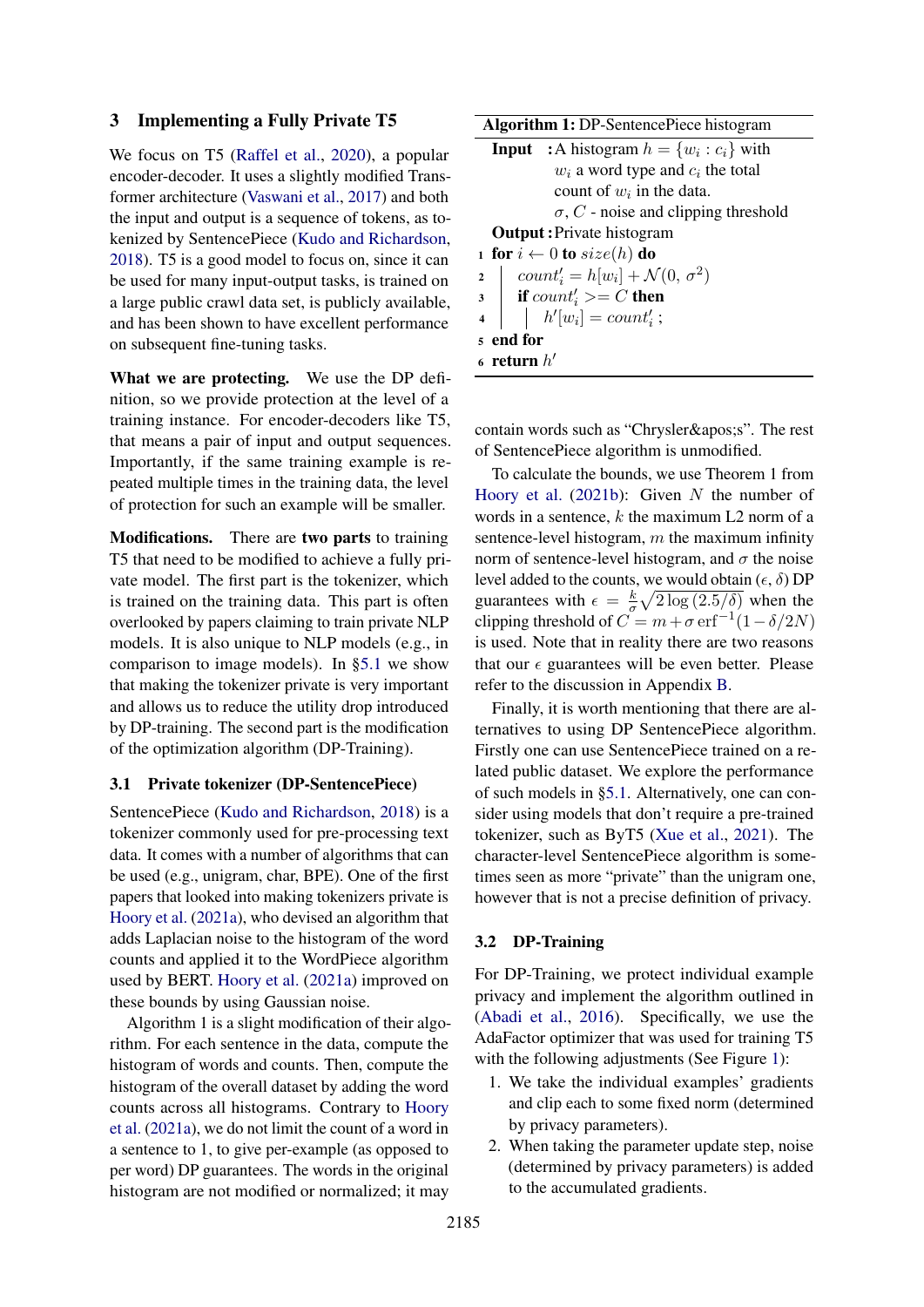#### 3.2.1 Fast per-example gradients with JAX

We use a reimplementation<sup>[1](#page-4-0)</sup> of T5 in JAX [\(Brad](#page-8-15)[bury et al.,](#page-8-15) [2018\)](#page-8-15) and Flax [\(Heek et al.,](#page-8-16) [2020\)](#page-8-16). By doing so, we can follow [Subramani et al.](#page-9-8) [\(2020\)](#page-9-8) in leveraging JAX's vectorization supported by the XLA compiler. JAX lets us vectorize ('vmap') the computation of the gradient of the loss on a *single* example, so that we obtain a *batch* of per-example gradients efficiently. This way, we still get most of the speedup of batched neural network training, while having a correct implementation of DP. For each example, we average the loss incurred over all target tokens in the target sequence, compute the gradient, and then clip the gradient norm. An update for a batch of examples computes the gradient for each example in parallel (using vectorization), accumulates the gradients and adds noise, before updating the parameters of the model.

### 4 Experiments

Hyperparameters. Our experiments in the main text use T5 small, which has 6 encoder layers, 6 decoder layers, 8 64-dimensional heads, embedding dimension of 512, MLP dimension of 2048. We chose T5 small since it is relatively fast to train and produces results comparable with that of larger models (see Appendix [A](#page-10-2) for a discussion of the effect of the model size on pre-train and fine-tuning performance). We use AdaFactor [\(Shazeer and](#page-9-9) [Stern,](#page-9-9) [2018\)](#page-9-9) with learning rate 0.5, decay rate 0.8, warm-up 1000, and rsqrt learning rate decay.

Datasets. We use The Colossal Clean Crawled Corpus (C4; [Raffel et al.,](#page-9-1) [2020\)](#page-9-1) as a pre-training task and look into the original "prefix" unsupervised training objective, that predicts next tokens given the context and the span corruption training objective [\(Raffel et al.,](#page-9-1) [2020,](#page-9-1) §3.3.4), where randomly removed spans of the input are predicted. We use 512 tokens as input/context and attempt to predict 114 target tokens. To evaluate fine-tuning performance, we utilize GLUE datasets [\(Wang](#page-9-10) [et al.,](#page-9-10) [2018\)](#page-9-10) that allows to evaluate model performance accross a range of NLU tasks.

Ablations. We look separately into the effect of DP-SentencePiece and DP-Train on Memorization and pretraining and subsequent fine-tuning performance. For DP-SP we use the unigram Sentence-Piece algorithm [\(Kudo and Richardson,](#page-8-13) [2018\)](#page-8-13).

Pre-training and fine-tuning performance. It is known that DP-training hurts the utility (e.g., accuracy) of models. However, the common scenario in NLP is that models are pre-trained on some data and then subsequently fine-tuned for the end task. We look into private *pre-training* (contrary to the majority of the papers which look into private finetuning of a publicly pre-trained model), and we hope that (public) fine-tuning such privately pretrained models on public data provides the same utility as publicly pre-trained models. For these experiments, we train T5 models with the span corruption objective with a batch size of 8192 for 100K steps, and fine-tune on GLUE for 150K additional steps with a (standard) 128 batch size. The batch size of 8192 was chosen for pre-training since it provides good performance for DP-Train. T5 without DP-training trains with approximately the same performance using a batch size of 128, however for DP-Training it is known that the batch size should be increased significantly in order to get reasonable performance (see Appendix [D\)](#page-10-0). For a fair comparison we use the same batch size for the baseline and DP-T5 variants.<sup>[2](#page-4-1)</sup> Another alternative is to tune hyper-parameters (for both baseline and DP variants) and compare the best possible models, however since tuning parameters for DP will change the  $\epsilon$  guarantees, we don't go this route. We use an initial learning rate of 0.5 (both baseline and DP-T5 variants pre-training) and weight decay, and train with 64 cores. For DP-training, please refer to Appendix [5](#page-11-0) for details on noise, clipping norm and  $\epsilon$ . For the Full DP T5 model, we use a DP-SP unigram model trained on C4 with  $\epsilon = 0.17$ (see Table [1\)](#page-6-1) and combine it with DP-Training with various noise levels.

Additionally, Appendix [D](#page-10-0) discusses additional modifications that can be further explored to minimize the utility drop due to DP-Train.

Testing for memorization. It is expected that DP (both DP-training and DP-SP) should reduce data memorization of the models. To verify that, we conduct an evaluation similar to [Carlini et al.](#page-8-2) [\(2020\)](#page-8-2) and [Lee et al.](#page-8-12) [\(2021\)](#page-8-12). In particular, we train models on C4 and attempt to "extract" the training data by providing an input prefix and allowing model to generate the rest of the sequence.

<span id="page-4-0"></span> $1$ Our code is available at [https://github.com/](https://github.com/google-research/google-research/tree/master/private_text_transformers) [google-research/google-research/tree/](https://github.com/google-research/google-research/tree/master/private_text_transformers) [master/private\\_text\\_transformers](https://github.com/google-research/google-research/tree/master/private_text_transformers).

<span id="page-4-1"></span><sup>&</sup>lt;sup>2</sup>The DP version is only 25% slower than the baseline.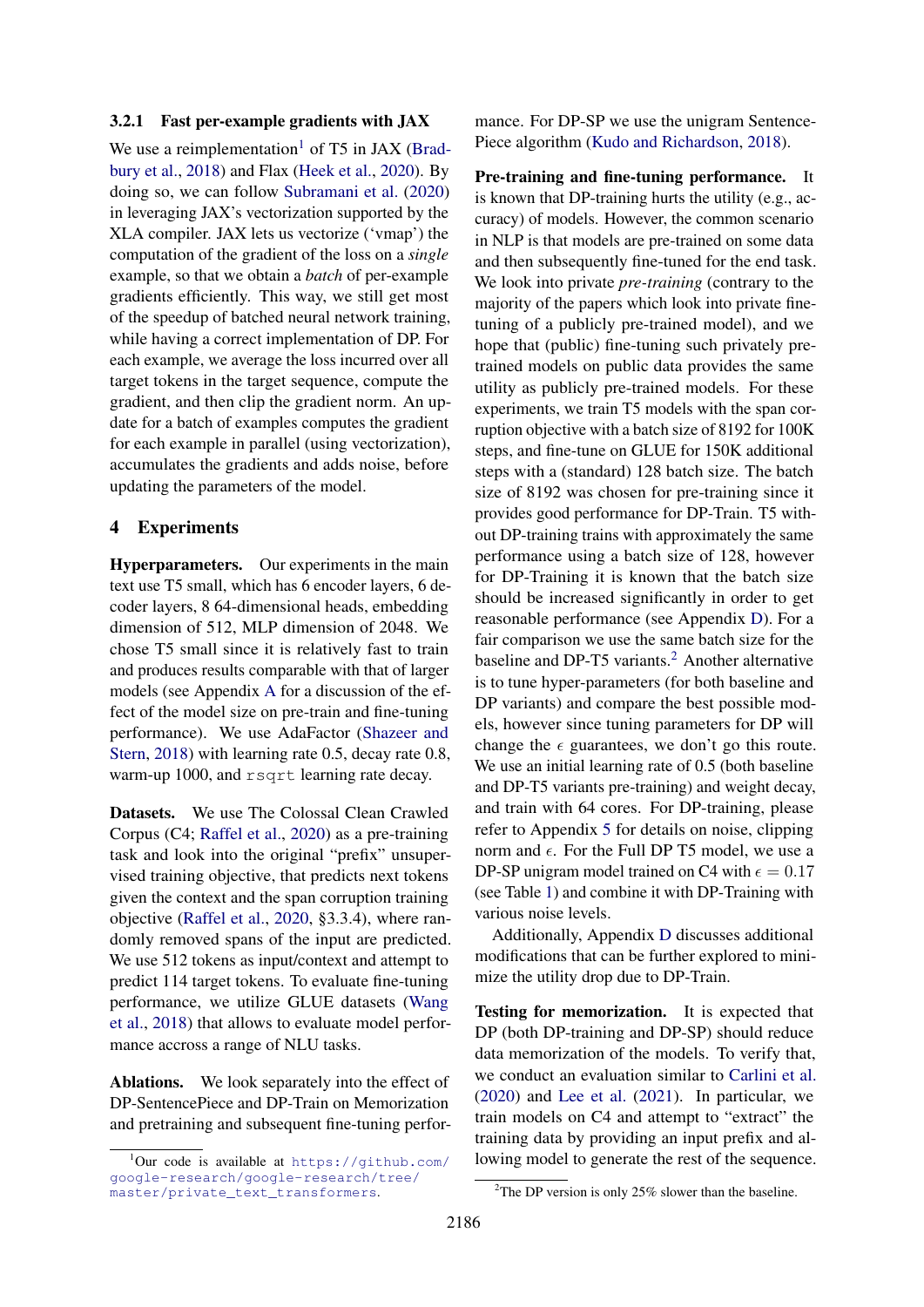We use 512 tokens prefix length, similar to the input length that was used for training. When the model generates the output, we calculate the *exact match* on a per-instance basis and report the average across all instances in the dataset. Exact match is different from per-token accuracy: it is either 0 or 1 for each prefix, depending on whether the model generated the exact target sequence or not, whereas *token accuracy* would report how many predicted tokens match the target tokens for each instance. Exact match allows us to gauge what fraction of instances was output verbatim by the model, serving as a useful metric for memorization. Token-level accuracy serves as an additional metric; while getting some tokens right does not guarantee that memorization occurred, high values of token-level accuracy would indicate that some tokens generated by the model words might have matched those from the target exactly. Finally, we also report *median edit distance* between predicted and target tokens, averaged across all instances in the data. This metric also serves as indirect way of measuring memorization.

The difference between our setup and that of [Carlini et al.](#page-8-2) [\(2020\)](#page-8-2) and [Lee et al.](#page-8-12) [\(2021\)](#page-8-12) is that our model is an encoder-decoder, as opposed to GPT-2 which is a decoder only. Additionally, on top of using just next word prediction as a training objective (referred to as prefix training), we get to experiment with the span corruption objective.

We test for memorization on the the same four C4-based datasets as [Lee et al.](#page-8-12) [\(2021\)](#page-8-12):

- Train dup and Train unique: contains examples from the training set that had nearduplicates and which had no near-duplicates, respectively, in the training set.
- Valid in train and Valid unique: examples from the validation set (not used for training directly) which are very similar to the examples from the training data and data that contains examples from the validation set which had no near-duplicates, respectively.

We would expect the most memorization to be exhibited on Train dup, and the least memorization to be present on Valid unique data.

### 5 Results & Discussion

#### <span id="page-5-0"></span>5.1 Pre-training & Fine-tuning performance

Table [1](#page-6-1) presents an ablation study of DP-SentencePiece's effect on pre-training and finetuning performance. Additionally, we explore how tokens pre-selected via SentencePiece trained on other public (for example Wikipedia) datasets affect the performance of both pre-training and fine tuning tasks. First, we see that the best pre-training accuracy does not necessarily translate into the best fine tuning accuracy. Second, we see that DP-SP (unigram) serves as a regularizer on the pre-training task, significantly improving pre-training performance (approx. 13% improvement for the best  $\epsilon$ ). This might be due to the fact that the C4 pretraining data is not clean; without DP-SP, misspelling and non-words like "rein-forced;" were passed to the SentencePiece algorithm and resulted in suboptimal tokens being selected. For example, for  $\epsilon = 0.17$ , 88.6% of C4 words were dropped at the histogram creation stage, resulting in only the most common 11.4% of the words being used for token selection. Next, we can see that SP trained on Wikipedia, a different dataset that we may consider public, performs just as well (if not better on the pre-training task). The choice of (public) data is important here, and if the data on which the tokenizer is trained is not similar to the training data, the performance might be compromised. Additionally, character SentencePiece, while without any privacy guarantees, provides excellent pre-train and fine-tuning performance. Finally, other SentencePiece models (like BPE) might be more robust to the noisy data than the unigram and char models we trained, so it is possible that the regularization effect of DP will not be as pronounced for those. We chose unigram because it is the SP algorithm used for the majority of T5 models.

Table [2](#page-6-2) demonstrates pretraining and fine-tuning performance of DP-Train (only) models and Fully Private (Full-DP) models that combine DP-SP and DP-Train. We observe that again better pre-training utility does not directly translate into better downstream fine-tuning performance. Even for the most stringent guarantees of DP-Train ( $\epsilon$  of 6.06) which result in approx 20% of pretrain accuracy drop, on average GLUE fine-tuned performance is not significantly different from the baseline. Full-DP is able to recover or improve pre-train accuracy. On average, we also see that full-DP is not significantly better on subsequent fine-tuning tasks (e.g. mnli\_m, mnli\_msm, qnli etc), however for some tasks (e.g. cola) fine-tuning performance is significantly better than that of a (non-private) baseline. On average, even DP-train models have approximately the same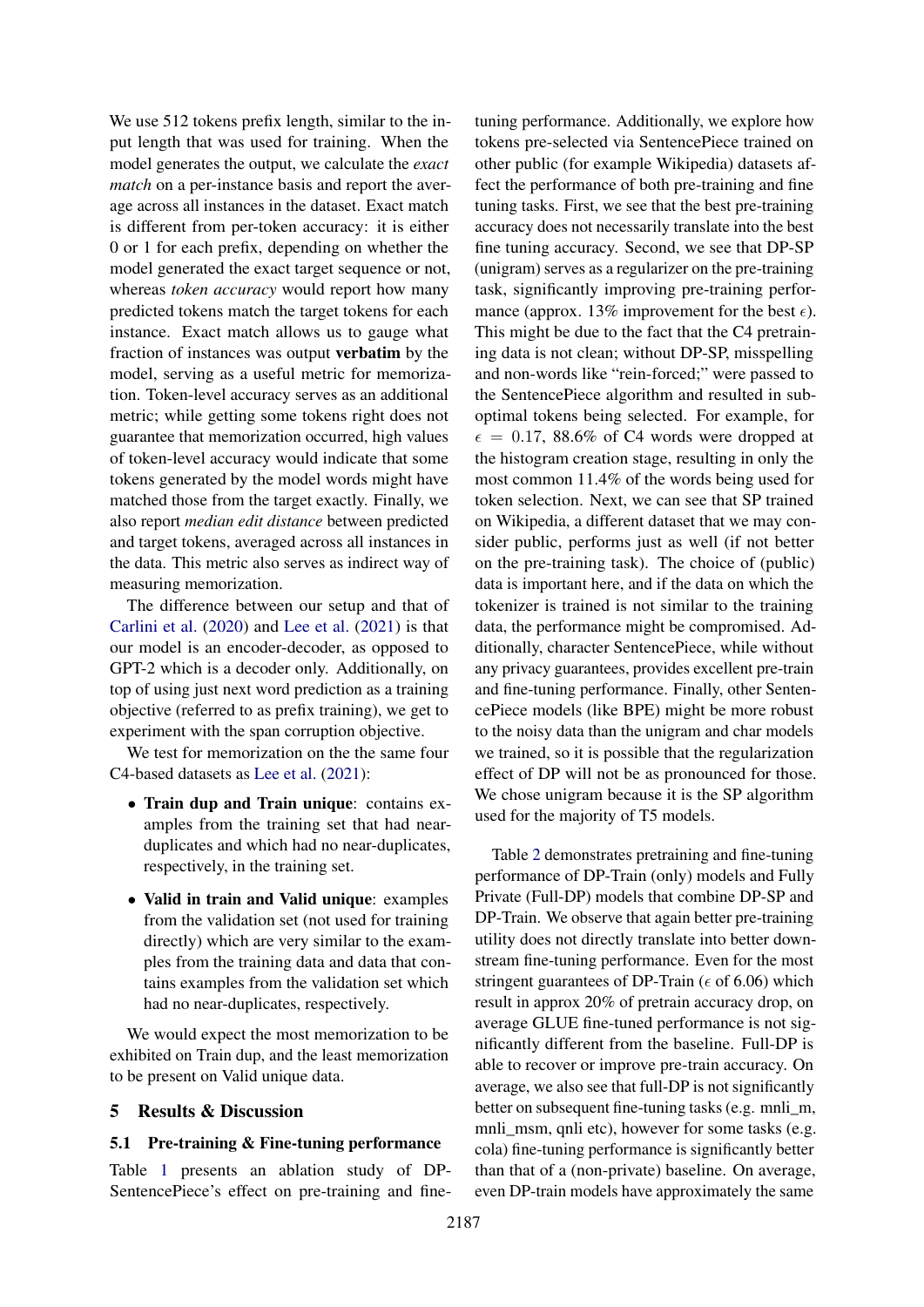<span id="page-6-1"></span>

|           | Model name            |          | Pretrain | <b>GLUE</b> fine-tuning |        |          |      |      |      |      |      |      |      |  |
|-----------|-----------------------|----------|----------|-------------------------|--------|----------|------|------|------|------|------|------|------|--|
|           |                       |          |          | cola                    | mnli m | mnli msm | mrpc | gnli | qqp  | rte  | sst2 | stsb | Avg  |  |
|           | T5, unigram C4-SP     | $\infty$ | 56.4     | 84.6                    | 87.7   | 88.5     | 91.7 | 95.8 | 96.4 | 90.4 | 92.3 | 66.2 | 88.2 |  |
| <b>SP</b> | $90\%$ signif $(+/-)$ |          | 0.1      | 0.0                     | 2.5    | 2.0      | 1.4  | 0.8  | 0.8  | 2.1  | 0.9  | 0.8  | 1.1  |  |
|           | T5, unigram wiki-SP   | $\infty$ | 71.9     | 91.4                    | 82.6   | 82.9     | 91.1 | 95.3 | 95.4 | 90.4 | 85.3 | 50.0 | 84.9 |  |
|           | T5. char C4-SP        | $\infty$ | 76.5     | 97.3                    | 94.6   | 94.4     | 92.6 | 96.6 | 97.3 | 94.8 | 95.1 | 65.9 | 92.0 |  |
|           | T5, unigram C4-DP-SP  | 0.17     | 69.1     | 91.5                    | 90.8   | 91.5     | 91.1 | 96.6 | 96.4 | 92.9 | 94.1 | 56.6 | 89.1 |  |
| $DP-SP$   |                       | 3.37     | 63.7     | 90.5                    | 90.2   | 90.8     | 88.8 | 96.4 | 95.3 | 90.6 | 91.4 | 62.6 | 88.5 |  |
|           |                       | 33.70    | 65.5     | 84.6                    | 87.1   | 87.6     | 94.9 | 96.9 | 97.7 | 92.6 | 91.7 | 58.3 | 87.9 |  |
|           |                       | 336.00   | 66.0     | 84.6                    | 86.2   | 87.3     | 95.1 | 96.9 | 97.5 | 92.5 | 91.8 | 58.8 | 87.9 |  |

<span id="page-6-2"></span>Table 1: Accuracy on C4 span corruption pre-training and GLUE fine-tuning. SP is standard SentencePiece, DP-SP is private SentencePiece, and *Avg* is the average across GLUE tasks.

|                       |            |          | <b>GLUE</b> fine-tuning |        |          |      |      |      |       |      |      |      |  |
|-----------------------|------------|----------|-------------------------|--------|----------|------|------|------|-------|------|------|------|--|
| Model                 | $\epsilon$ | Pretrain | cola                    | mnli m | mnli msm | mrpc | gnli | qqp  | rte   | sst2 | stsb | Avg  |  |
| <b>Baseline</b>       | $\infty$   | 59.8     | 85.3                    | 90.7   | 91.4     | 95.0 | 96.4 | 98.1 | 91.4  | 94.8 | 61.3 | 89.4 |  |
| $90\%$ signif $(+/-)$ |            | 0.4      | 0.0                     | 3.1    | 3.2      | 2.1  | 0.6  | 0.5  | 0.5   | 12.5 | 0.8  | 2.4  |  |
| DP-train              | 6.06       | 39.5     | 82.7                    | 87.4   | 87.2     | 92.6 | 94.8 | 97.6 | 90.72 | 91.4 | 60.4 | 87.2 |  |
|                       | 8.69       | 41.3     | 82.6                    | 87.2   | 87.0     | 93.6 | 94.8 | 97.6 | 90.75 | 91.8 | 62.9 | 87.6 |  |
|                       | 13.46      | 42.8     | 81.9                    | 87.0   | 87.2     | 93.4 | 94.6 | 97.6 | 90.8  | 91.6 | 62.2 | 87.4 |  |
|                       | 319.19     | 48.1     | 82.5                    | 88.1   | 88.1     | 93.1 | 94.5 | 97.7 | 91.39 | 92.6 | 62.1 | 87.8 |  |
| Full DP               | 6.23       | 51.2     | 90.6                    | 91.6   | 91.5     | 92.1 | 96.3 | 97.8 | 93.5  | 93.3 | 57.1 | 89.3 |  |
|                       | 8.86       | 52.4     | 90.1                    | 92.0   | 91.8     | 92.5 | 96.5 | 97.9 | 93.3  | 94.0 | 57.5 | 89.5 |  |
|                       | 13.63      | 55.4     | 90.0                    | 91.9   | 91.8     | 93.2 | 96.4 | 97.9 | 93.8  | 93.9 | 57.7 | 89.6 |  |
|                       | 319.36     | 62.8     | 90.6                    | 92.2   | 92.2     | 93.1 | 96.6 | 98.0 | 94.6  | 94.2 | 67.7 | 91.0 |  |

Table 2: Accuracy on C4 span corruption pretrain and GLUE fine tuning tasks. DP-Train are T5 models trained with public SentencePiece but DP-Adafactor training, and Full-DP combines DP-SP and DP-Train.

GLUE performance (difference insignificant).

#### <span id="page-6-0"></span>5.2 Memorization discussion

Table [3](#page-7-0) presents the result of memorization experiments for various fully-private (Full-DP) T5 models, along with ablation studies that look into effect of DP-SentencePiece and DP-Training only.

Firstly, we highlight that span corruption training is *extremely robust* to memorization. Even baseline non-private models do not output any training data verbatim when prompted with input from the Train Dup dataset (exact match of 0%). While some tokens generated by the model do match target tokens (the TA column for Train dup), it is only 0.29% of all (114) generated tokens on average, which indicates that almost no words were output verbatim from the training data. At the same time, the pretrain accuracy of a baseline model indicates that its performance is reasonably good (59.8% teacher-forced accuracy). The take-away message here is that if memorization is of a concern, one way to address it is to use span corruption training objective. Zero memorization (EM of 0%) is preserved after publicly fine-tuning these models on GLUE and retesting for pre-training data memorization.

One important caveat here is that the span corruption training objective was splitting a piece of text into input/target randomly, so it is possible a different definition of memorization would be more suitable. For example, instead of using prompts from Train dup and targets that immediately follow these prompts, it would be more suitable to test span corruption models to see if they can output a randomly selected set of words given other words in a sentence. This would mimmic the training objective of span corruption better. At the same time, since [Lee et al.](#page-8-12) [\(2021\)](#page-8-12) showed that it is duplicate sentences that are major source of memorization, and for such duplicate sentences, span corruption inputs and targets (randomly selected) during training will be different for each duplicate, it is still our belief that even with such alternative memorization definition span corruption models will be extremely robust. We leave this for future work.

Prefix training however does exhibit a lot of memorization, confirming the results from [Carlini](#page-8-2) [et al.](#page-8-2) [\(2020\)](#page-8-2) and [Lee et al.](#page-8-12) [\(2021\)](#page-8-12). The baseline model outputs approx. 2% of the training data verbatim, when prompted with 512 tokens from the Train dup dataset. This number falls to 0.03% of the data for instances that were not repeated many times in the training data (Train unique). Full DP-T5 models are able to not only improve the pre-train performance, but also mitigate the effect of memorization: for an  $\epsilon$  of 6.23, Full DP-T5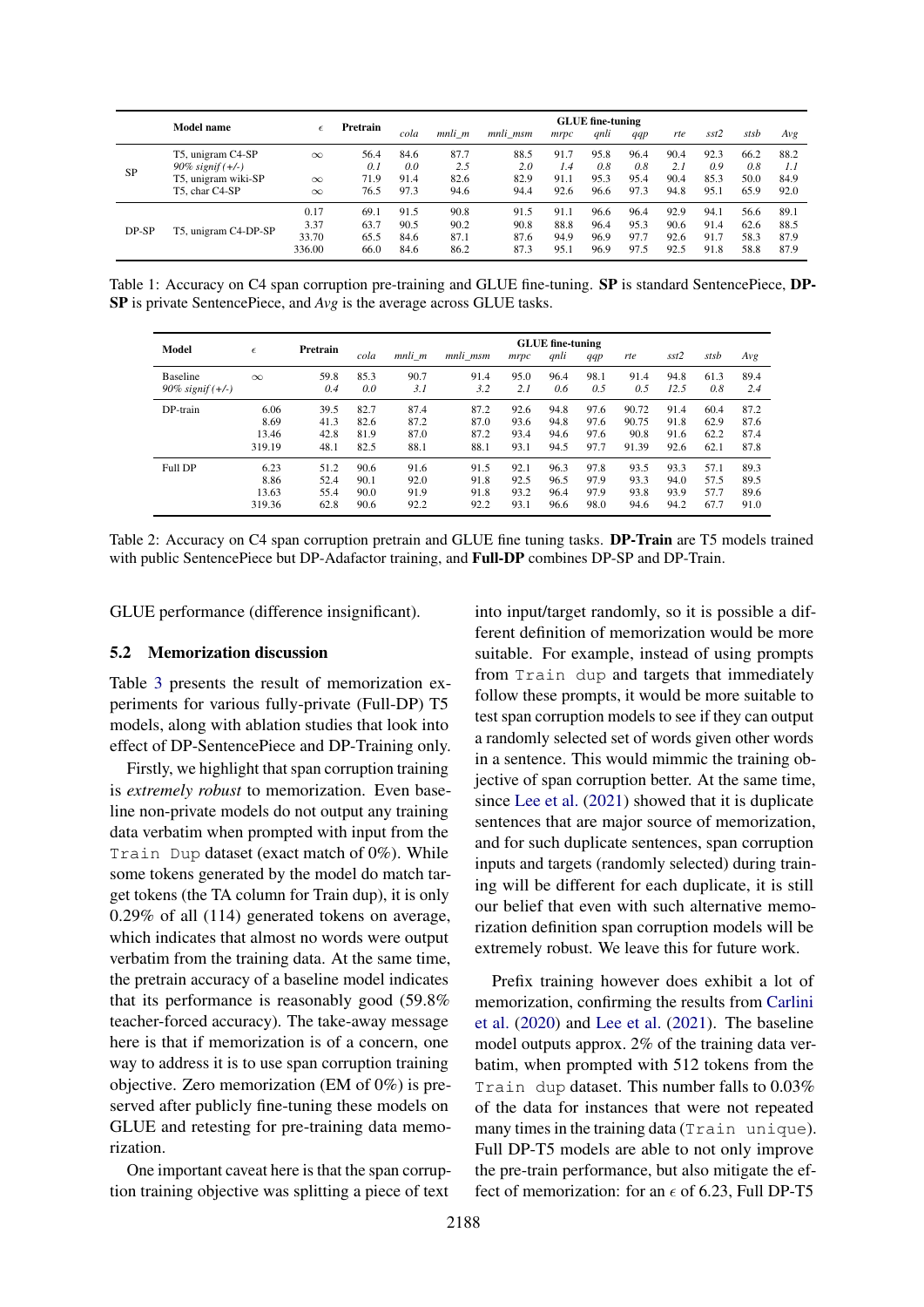<span id="page-7-0"></span>

|                 | Model<br>Eps    |          | Pretrain |      | <b>Train dup</b> |            |           | <b>Train unique</b> |            |      | Valid in train |            |      | Valid unique |                  |  |
|-----------------|-----------------|----------|----------|------|------------------|------------|-----------|---------------------|------------|------|----------------|------------|------|--------------|------------------|--|
|                 |                 |          |          | EM   | TA               | <b>MED</b> | <b>EM</b> | <b>TA</b>           | <b>MED</b> | EM   | TA             | <b>MED</b> | EM   | <b>TA</b>    | <b>MED</b>       |  |
|                 | <b>Baseline</b> | $\infty$ | 59.8     | 0.00 | 0.29             | 133        | 0.00      | 0.14                | 220        | 0.00 | 0.29           | 126        | 0.00 | 0.14         | 228              |  |
|                 |                 | 6.06     | 39.5     | 0.00 | 0.02             | 137        | 0.00      | 0.01                | 229        | 0.00 | 0.02           | 119        | 0.00 | 0.01         | $\overline{228}$ |  |
| Span Corruption | DP-Train        | 8.69     | 41.3     | 0.00 | 0.06             | 140        | 0.00      | 0.04                | 226        | 0.00 | 0.07           | 125        | 0.00 | 0.04         | 224              |  |
|                 |                 | 13.46    | 42.8     | 0.00 | 0.05             | 136        | 0.00      | 0.03                | 228        | 0.00 | 0.05           | 118        | 0.00 | 0.03         | 226              |  |
|                 |                 | 319.19   | 48.1     | 0.00 | 0.25             | 143        | 0.00      | 0.25                | 143        | 0.00 | 0.26           | 133        | 0.00 | 0.14         | 215              |  |
|                 |                 | 0.17     | 72.9     | 0.00 | 1.12             | 141        | 0.00      | 0.58                | 211        | 0.00 | 1.18           | 134        | 0.00 | 0.58         | 209              |  |
|                 | $DP-SP$         | 3.37     | 70.7     | 0.00 | 1.25             | 144        | 0.00      | 0.71                | 203        | 0.00 | 1.34           | 138        | 0.00 | 0.71         | 201              |  |
|                 |                 | 33.68    | 68.6     | 0.00 | 0.30             | 129        | 0.00      | 0.16                | 219        | 0.00 | 0.31           | 112        | 0.00 | 0.16         | 217              |  |
|                 |                 | 336.00   | 68.7     | 0.00 | 0.13             | 133        | 0.00      | 0.07                | 226        | 0.00 | 0.14           | 116        | 0.00 | 0.07         | 224              |  |
|                 |                 | 6.23     | 51.2     | 0.00 | 0.51             | 158        | 0.00      | 0.28                | 207        | 0.00 | 0.51           | 153        | 0.00 | 0.29         | 206              |  |
|                 | Full DP         | 8.86     | 52.4     | 0.00 | 1.18             | 132        | 0.00      | 0.78                | 216        | 0.00 | 1.33           | 116        | 0.00 | 0.79         | 214              |  |
|                 |                 | 13.63    | 55.4     | 0.00 | 0.34             | 137        | 0.00      | 0.21                | 213        | 0.00 | 0.36           | 127        | 0.00 | 0.21         | 212              |  |
|                 |                 | 319.36   | 62.7     | 0.00 | 1.44             | 130        | 0.00      | 0.81                | 204        | 0.00 | 1.52           | 125        | 0.00 | 0.82         | 202              |  |
|                 | <b>Baseline</b> | $\infty$ | 39.6     | 2.20 | 3.33             | 112        | 0.03      | 0.48                | 208        | 1.17 | 2.49           | 104        | 0.02 | 0.48         | 206              |  |
|                 |                 | 6.06     | 23.0     | 0.00 | 0.21             | 136        | 0.00      | 0.15                | 226        | 0.00 | 0.25           | 118        | 0.00 | 0.15         | 225              |  |
|                 | DP-Train        | 8.69     | 23.5     | 0.05 | 0.25             | 135        | 0.00      | 0.16                | 227        | 0.01 | 0.27           | 117        | 0.00 | 0.16         | 225              |  |
|                 |                 | 13.46    | 24.2     | 0.06 | 0.25             | 135        | 0.00      | 0.16                | 226        | 0.05 | 0.28           | 118        | 0.00 | 0.16         | 225              |  |
| Training        |                 | 319.19   | 31.4     | 0.15 | 0.64             | 127        | 0.00      | 0.27                | 218        | 0.07 | 0.65           | 111        | 0.00 | 0.27         | 217              |  |
|                 |                 | 0.17     | 55.7     | 1.44 | 3.41             | 120        | 0.01      | 1.22                | 216        | 0.73 | 3.11           | 216        | 0.01 | 1.23         | 105              |  |
|                 | $DP-SP$         | 3.37     | 53.1     | 1.48 | 3.35             | 118        | 0.02      | 1.16                | 215        | 0.75 | 2.99           | 215        | 0.01 | 1.17         | 103              |  |
| Prefix          |                 | 33.68    | 49.9     | 1.90 | 3.04             | 117        | 0.02      | 0.76                | 214        | 0.99 | 2.46           | 214        | 0.01 | 0.76         | 103              |  |
|                 |                 | 336.00   | 49.8     | 1.95 | 3.10             | 117        | 0.01      | 0.75                | 215        | 0.99 | 2.47           | 215        | 0.01 | 0.75         | 103              |  |
|                 |                 | 6.23     | 42.8     | 0.01 | 2.02             | 135        | 0.00      | 1.17                | 225        | 0.00 | 2.16           | 117        | 0.00 | 1.18         | 224              |  |
|                 | Full DP         | 8.86     | 43.2     | 0.01 | 2.12             | 134        | 0.00      | 1.27                | 223        | 0.00 | 2.30           | 117        | 0.00 | 1.28         | 222              |  |
|                 |                 | 13.63    | 43.7     | 0.01 | 1.67             | 136        | 0.00      | 0.97                | 225        | 0.00 | 1.83           | 118        | 0.00 | 0.98         | 223              |  |
|                 |                 | 319.36   | 49.2     | 0.15 | 1.57             | 131        | 0.00      | 0.85                | 222        | 0.08 | 1.66           | 113        | 0.00 | 0.86         | 221              |  |

Table 3: Effect of DP on Memorization. EM is Exact match, TA is Token-level accuracy, MED is Median Edit Distance. DP-SP are T5 models trained only with Differentially Private SentencePiece. DP-Train are T5 models trained with public SentencePiece but DP-Adafactor training, and Full-DP combines DP-SP and DP-Train.

models output verbatim only 0.006% of training instances that were repeated multiple times in the training data (366x less memorization) and even very large values of  $\epsilon$  like 320 provide 15x improvement in memorization as measured by exact match. For instances that occurred in training only a few times (Train unique), pretty much any level of DP-protection provides almost full elimination of memorization (0.002% EM even for an  $\epsilon$  of 320.)

With respect to ablation studies, the DP-Training has the most (positive) effect on memorization, accounting for the majority of improvement of Full DP models. DP-SentencePiece does affect memorization of T5 models, albeit much less than DP-Train. For example, for prompts that look like training data duplicates, DP-SP ( $\epsilon$  of 0.17) is able to reduce the exact match from approx. 2% to 1.4%. For a large  $\epsilon$  this protective effect is almost non-existent.

Finally, it is important to mention that while DP T5 does significantly reduce memorization (on the prefix objective), it does not completely eliminate it, especially for sentences that were repeated multiple times (Train dup). As mentioned previously, it might be because such sentences will have a lower level of protection guarantees and thus can still be output verbatim. Combining DP (DP-SP and DP-Training) with deduplication techniques from [Lee et al.](#page-8-12) [\(2021\)](#page-8-12) should thus be beneficial.

### 6 Conclusion

While the majority of recent work looks into private fine-tuning of pre-trained NLP models, we investigated how private *pre-training* of a model on a large corpus of data affects its pre-training and subsequent fine-tuning performance, as well as how much memorization such privately pre-trained models exhibit. We worked with T5, a transformerbased encoder-decoder, and demonstrated how to achieve a fully private T5 version by introducing DP-SentencePiece to train a differentially private subword tokenizer, and implementing DP-Training for the actual pre-training. We leveraged recent advances in JAX to do so without incurring a large performance hit in terms of training speed. Our results show that both DP-SentencePiece and DP-Training contribute to reducing memorization, but that the latter has the largest effect. Moreover, we demonstrated that the span corruption task from [Raffel et al.](#page-9-1) [\(2020\)](#page-9-1) also effectively mitigates memorization, which isn't the case for the next token prediction objective. We also show that fully private T5 models exhibit reasonable pre-training performance and don't hurt subsequent fine-tuning, and that private SentencePiece serves as a regularizer on noisy datasets and is able to improve pre-training and fine-tuning performance of models such as T5.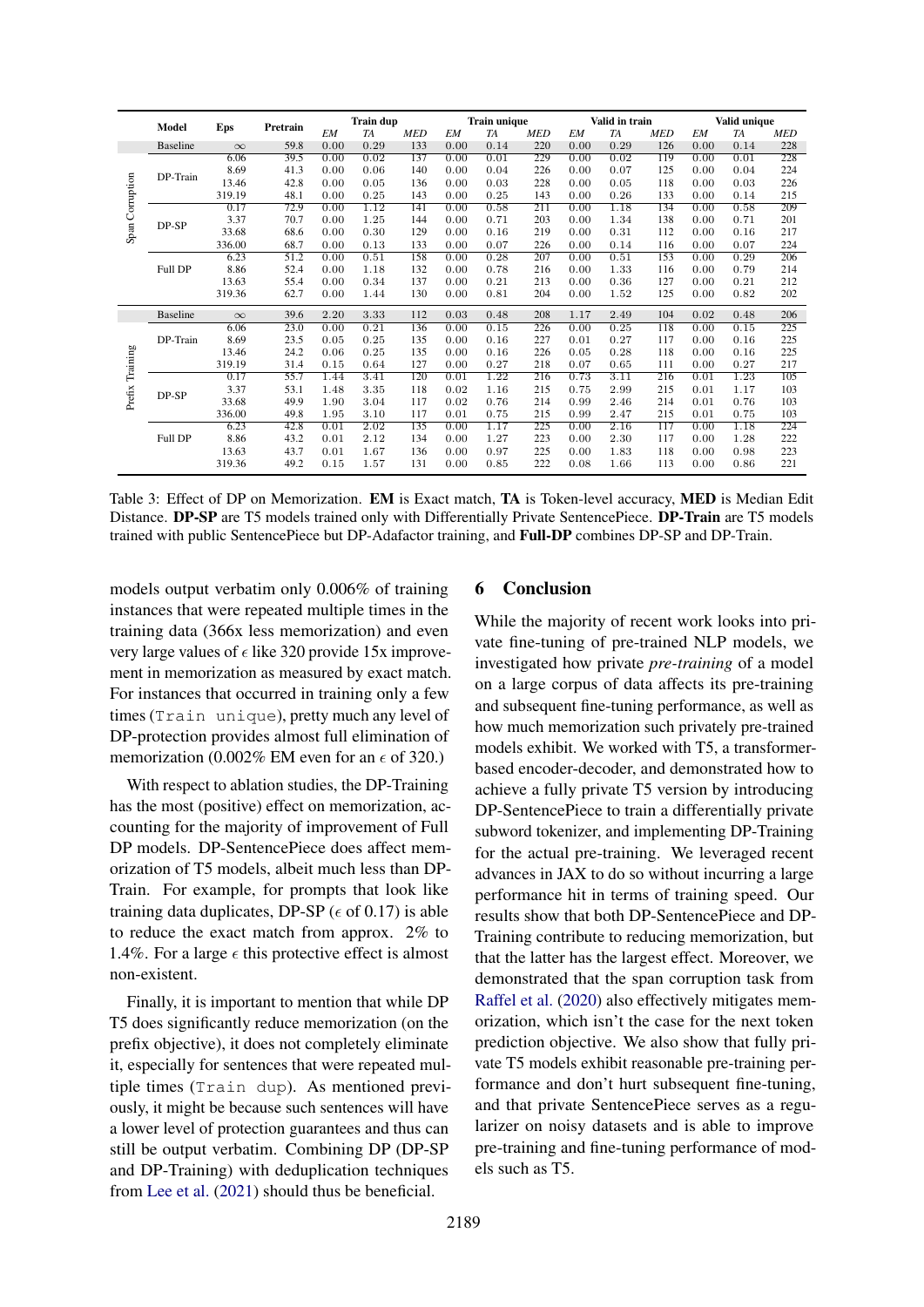### References

- <span id="page-8-4"></span>Martin Abadi, Andy Chu, Ian Goodfellow, H. Brendan McMahan, Ilya Mironov, Kunal Talwar, and Li Zhang. 2016. [Deep learning with differential pri](https://doi.org/10.1145/2976749.2978318)[vacy.](https://doi.org/10.1145/2976749.2978318) *Proceedings of the 2016 ACM SIGSAC Conference on Computer and Communications Security*.
- <span id="page-8-19"></span>Raef Bassily, Adam D. Smith, and Abhradeep Thakurta. 2014. [Private empirical risk minimization,](http://arxiv.org/abs/1405.7085) [revisited.](http://arxiv.org/abs/1405.7085) *CoRR*, abs/1405.7085.
- <span id="page-8-0"></span>Emily M. Bender, Timnit Gebru, Angelina McMillan-Major, and Shmargaret Shmitchell. 2021. [On the](https://doi.org/10.1145/3442188.3445922) [dangers of stochastic parrots: Can language models](https://doi.org/10.1145/3442188.3445922) [be too big?](https://doi.org/10.1145/3442188.3445922) In *Proceedings of the 2021 ACM Conference on Fairness, Accountability, and Transparency*, FAccT '21, page 610–623, New York, NY, USA. Association for Computing Machinery.
- <span id="page-8-15"></span>James Bradbury, Roy Frostig, Peter Hawkins, Matthew James Johnson, Chris Leary, Dougal Maclaurin, George Necula, Adam Paszke, Jake VanderPlas, Skye Wanderman-Milne, and Qiao Zhang. 2018. [JAX: composable transformations of](http://github.com/google/jax) [Python+NumPy programs.](http://github.com/google/jax)
- <span id="page-8-11"></span>Nicholas Carlini, Chang Liu, Jernej Kos, Úlfar Erlingsson, and Dawn Song. 2018. [The secret sharer: Mea](http://arxiv.org/abs/1802.08232)[suring unintended neural network memorization &](http://arxiv.org/abs/1802.08232) [extracting secrets.](http://arxiv.org/abs/1802.08232) *CoRR*, abs/1802.08232.
- <span id="page-8-2"></span>Nicholas Carlini, Florian Tramèr, Eric Wallace, Matthew Jagielski, Ariel Herbert-Voss, Katherine Lee, Adam Roberts, Tom B. Brown, Dawn Song, Úlfar Erlingsson, Alina Oprea, and Colin Raffel. 2020. [Extracting training data from large language models.](http://arxiv.org/abs/2012.07805) *CoRR*, abs/2012.07805.
- <span id="page-8-5"></span>Kamalika Chaudhuri, Claire Monteleoni, and Anand D. Sarwate. 2011. [Differentially private empirical risk](http://jmlr.org/papers/v12/chaudhuri11a.html) [minimization.](http://jmlr.org/papers/v12/chaudhuri11a.html) *Journal of Machine Learning Research*, 12(29):1069–1109.
- <span id="page-8-20"></span>Ali Davody, David Ifeoluwa Adelani, Thomas Kleinbauer, and Dietrich Klakow. 2020. [Robust differ](http://arxiv.org/abs/2006.10919)[entially private training of deep neural networks.](http://arxiv.org/abs/2006.10919) *CoRR*, abs/2006.10919.
- <span id="page-8-10"></span>Jacob Devlin, Ming-Wei Chang, Kenton Lee, and Kristina Toutanova. 2019. [BERT: Pre-training of](https://doi.org/10.18653/v1/N19-1423) [deep bidirectional transformers for language under](https://doi.org/10.18653/v1/N19-1423)[standing.](https://doi.org/10.18653/v1/N19-1423) In *Proceedings of the 2019 Conference of the North American Chapter of the Association for Computational Linguistics: Human Language Technologies, Volume 1 (Long and Short Papers)*, pages 4171–4186, Minneapolis, Minnesota. Association for Computational Linguistics.
- <span id="page-8-1"></span>Jesse Dodge, Maarten Sap, Ana Marasovic, William ´ Agnew, Gabriel Ilharco, Dirk Groeneveld, Margaret Mitchell, and Matt Gardner. 2021. [Documenting](http://arxiv.org/abs/2104.08758) [large webtext corpora: A case study on the colossal](http://arxiv.org/abs/2104.08758) [clean crawled corpus.](http://arxiv.org/abs/2104.08758)
- <span id="page-8-3"></span>Cynthia Dwork and Aaron Roth. 2014. [The algorith](http://dblp.uni-trier.de/db/journals/fttcs/fttcs9.html#DworkR14)[mic foundations of differential privacy.](http://dblp.uni-trier.de/db/journals/fttcs/fttcs9.html#DworkR14) *Foundations and Trends in Theoretical Computer Science*, 9(3- 4):211–407.
- <span id="page-8-16"></span>Jonathan Heek, Anselm Levskaya, Avital Oliver, Marvin Ritter, Bertrand Rondepierre, Andreas Steiner, and Marc van Zee. 2020. [Flax: A neural network](http://github.com/google/flax) [library and ecosystem for JAX.](http://github.com/google/flax)
- <span id="page-8-9"></span>Shlomo Hoory, Amir Feder, Avichai Tendler, Alon Cohen, Sofia Erell, Itay Laish, Hootan Nakhost, Uri Stemmer, Ayelet Benjamini, Avinatan Hassidim, and Yossi Matias. 2021a. [Learning and evaluating](https://www.aclweb.org/anthology/2021.privatenlp-1.3) [a differentially private pre-trained language model.](https://www.aclweb.org/anthology/2021.privatenlp-1.3) In *Proceedings of the Third Workshop on Privacy in Natural Language Processing*, pages 21–29, Online. Association for Computational Linguistics.
- <span id="page-8-14"></span>Shlomo Hoory, Amir Feder, Avichai Tendler, Sofia Erell, Alon Peled-Cohen, Itay Laish, Hootan Nakhost, Uri Stemmer, Ayelet Benjamini, Avinatan Hassidim, and Yossi Matias. 2021b. [Learning and](https://doi.org/10.18653/v1/2021.findings-emnlp.102) [evaluating a differentially private pre-trained lan](https://doi.org/10.18653/v1/2021.findings-emnlp.102)[guage model.](https://doi.org/10.18653/v1/2021.findings-emnlp.102) In *Findings of the Association for Computational Linguistics: EMNLP 2021*, pages 1178–1189, Punta Cana, Dominican Republic. Association for Computational Linguistics.
- <span id="page-8-6"></span>Roger Iyengar, Joseph P. Near, Dawn Song, Om Thakkar, Abhradeep Thakurta, and Lun Wang. 2019. [Towards practical differentially private](https://doi.org/10.1109/SP.2019.00001) [convex optimization.](https://doi.org/10.1109/SP.2019.00001) In *2019 IEEE Symposium on Security and Privacy (SP)*, pages 299–316.
- <span id="page-8-7"></span>Gavin Kerrigan, Dylan Slack, and Jens Tuyls. 2020. [Differentially private language models benefit from](http://arxiv.org/abs/2009.05886) [public pre-training.](http://arxiv.org/abs/2009.05886)
- <span id="page-8-13"></span>Taku Kudo and John Richardson. 2018. [SentencePiece:](https://doi.org/10.18653/v1/D18-2012) [A simple and language independent subword tok](https://doi.org/10.18653/v1/D18-2012)[enizer and detokenizer for neural text processing.](https://doi.org/10.18653/v1/D18-2012) In *Proceedings of the 2018 Conference on Empirical Methods in Natural Language Processing: System Demonstrations*, pages 66–71, Brussels, Belgium. Association for Computational Linguistics.
- <span id="page-8-12"></span>Katherine Lee, Daphne Ippolito, Andrew Nystrom, Chiyuan Zhang, Douglas Eck, Chris Callison-Burch, and Nicholas Carlini. 2021. [Deduplicating train](http://arxiv.org/abs/2107.06499)[ing data makes language models better.](http://arxiv.org/abs/2107.06499) *CoRR*, abs/2107.06499.
- <span id="page-8-8"></span>Xuechen Li, Florian Tramèr, Percy Liang, and Tatsunori Hashimoto. 2021. [Large language models](http://arxiv.org/abs/2110.05679) [can be strong differentially private learners.](http://arxiv.org/abs/2110.05679)
- <span id="page-8-17"></span>Ilya Mironov. 2017. [Renyi differential privacy.](http://arxiv.org/abs/1702.07476) *CoRR*, abs/1702.07476.
- <span id="page-8-18"></span>Ilya Mironov, Kunal Talwar, and Li Zhang. 2019. [Rényi differential privacy of the sampled gaussian](http://arxiv.org/abs/1908.10530) [mechanism.](http://arxiv.org/abs/1908.10530) *CoRR*, abs/1908.10530.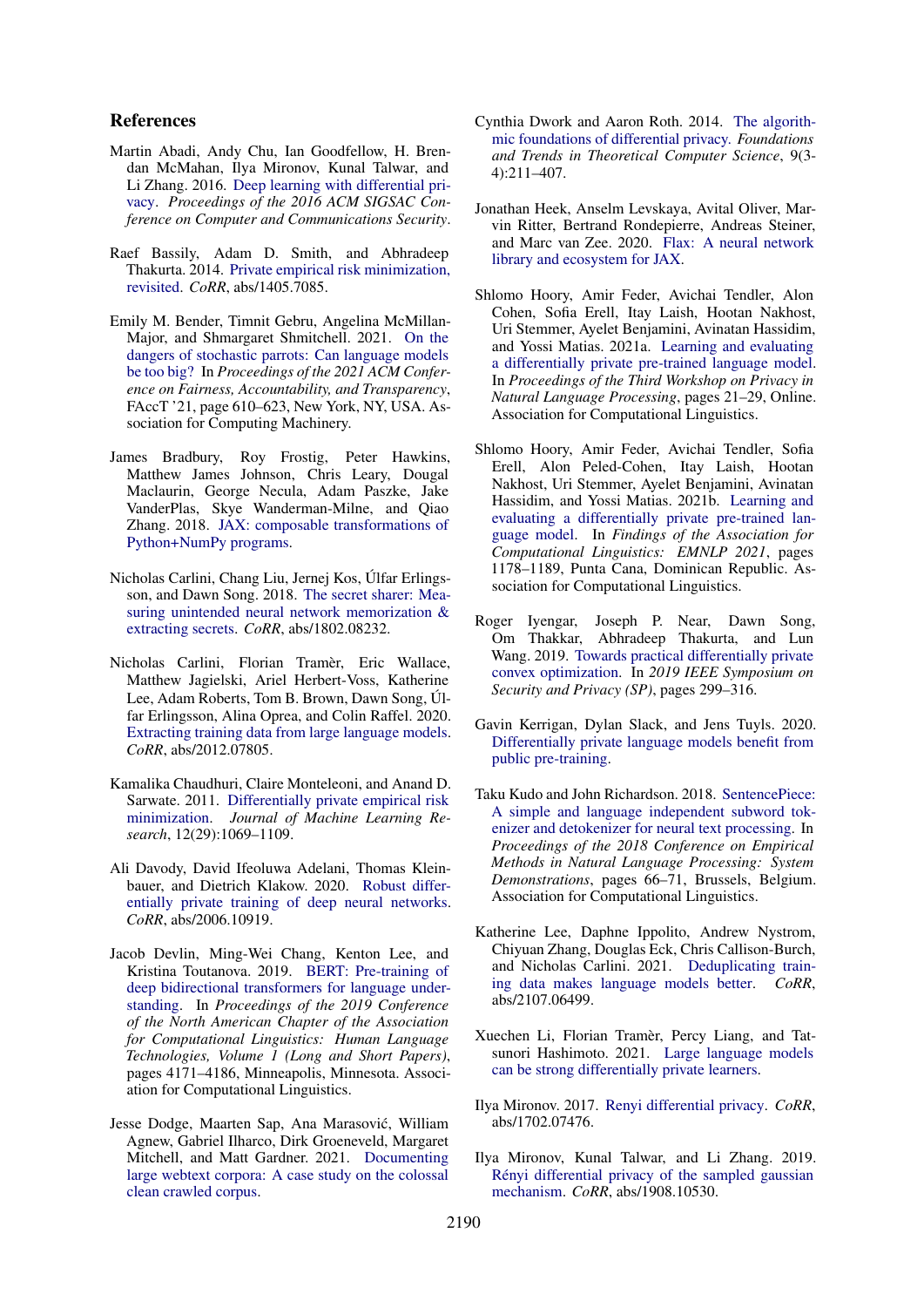- <span id="page-9-12"></span>Nicolas Papernot, Abhradeep Thakurta, Shuang Song, Steve Chien, and Úlfar Erlingsson. 2020. [Tempered](http://arxiv.org/abs/2007.14191) [sigmoid activations for deep learning with differen](http://arxiv.org/abs/2007.14191)[tial privacy.](http://arxiv.org/abs/2007.14191)
- <span id="page-9-4"></span>NhatHai Phan, Yue Wang, Xintao Wu, and Dejing Dou. 2016. Differential privacy preservation for deep auto-encoders: An application of human behavior prediction. In *Proceedings of the Thirtieth AAAI Conference on Artificial Intelligence*, AAAI'16, page 1309–1316. AAAI Press.
- <span id="page-9-3"></span>Venkatadheeraj Pichapati, Ananda Theertha Suresh, Felix X. Yu, Sashank J. Reddi, and Sanjiv Kumar. 2019. [Adaclip: Adaptive clipping for private SGD.](http://arxiv.org/abs/1908.07643) *CoRR*, abs/1908.07643.
- <span id="page-9-14"></span>Francesco Pittaluga, Sanjeev J. Koppal, and Ayan Chakrabarti. 2018. [Learning privacy preserving](http://arxiv.org/abs/1802.05214) [encodings through adversarial training.](http://arxiv.org/abs/1802.05214) *CoRR*, abs/1802.05214.
- <span id="page-9-0"></span>Alec Radford, Jeff Wu, Rewon Child, David Luan, Dario Amodei, and Ilya Sutskever. 2019. [Language](https://openai.com/blog/better-language-models/) [models are unsupervised multitask learners.](https://openai.com/blog/better-language-models/)
- <span id="page-9-1"></span>Colin Raffel, Noam Shazeer, Adam Roberts, Katherine Lee, Sharan Narang, Michael Matena, Yanqi Zhou, Wei Li, and Peter J. Liu. 2020. [Exploring the limits](http://jmlr.org/papers/v21/20-074.html) [of transfer learning with a unified text-to-text trans](http://jmlr.org/papers/v21/20-074.html)[former.](http://jmlr.org/papers/v21/20-074.html) *J. Mach. Learn. Res.*, 21:140:1–140:67.
- <span id="page-9-2"></span>Anna Rogers. 2021. [Changing the world by changing](https://doi.org/10.18653/v1/2021.acl-long.170) [the data.](https://doi.org/10.18653/v1/2021.acl-long.170) In *Proceedings of the 59th Annual Meeting of the Association for Computational Linguistics and the 11th International Joint Conference on Natural Language Processing (Volume 1: Long Papers)*, pages 2182–2194, Online. Association for Computational Linguistics.
- <span id="page-9-9"></span>Noam Shazeer and Mitchell Stern. 2018. [Adafactor:](http://arxiv.org/abs/1804.04235) [Adaptive learning rates with sublinear memory cost.](http://arxiv.org/abs/1804.04235)
- <span id="page-9-8"></span>Pranav Subramani, Nicholas Vadivelu, and Gautam Kamath. 2020. Enabling fast differentially private sgd via just-in-time compilation and vectorization. *ArXiv*, abs/2010.09063.
- <span id="page-9-5"></span>Aleena Thomas, David Ifeoluwa Adelani, Ali Davody, Aditya Mogadala, and Dietrich Klakow. 2020. [In](https://doi.org/10.1007/978-3-030-58323-1_30)[vestigating the impact of pre-trained word embed](https://doi.org/10.1007/978-3-030-58323-1_30)[dings on memorization in neural networks.](https://doi.org/10.1007/978-3-030-58323-1_30) In *Text, Speech, and Dialogue: 23rd International Conference, TSD 2020, Brno, Czech Republic, September 8–11, 2020, Proceedings*, page 273–281, Berlin, Heidelberg. Springer-Verlag.
- <span id="page-9-11"></span>Florian Tramer and Dan Boneh. 2021. [Differentially](https://openreview.net/forum?id=YTWGvpFOQD-) [private learning needs better features \(or much more](https://openreview.net/forum?id=YTWGvpFOQD-) [data\).](https://openreview.net/forum?id=YTWGvpFOQD-) In *International Conference on Learning Representations*.
- <span id="page-9-13"></span>Laurens van der Maaten and Awni Y. Hannun. 2020. [The trade-offs of private prediction.](http://arxiv.org/abs/2007.05089) *CoRR*, abs/2007.05089.
- <span id="page-9-6"></span>Ashish Vaswani, Noam Shazeer, Niki Parmar, Jakob Uszkoreit, Llion Jones, Aidan N Gomez, Ł ukasz Kaiser, and Illia Polosukhin. 2017. [Attention is all](https://proceedings.neurips.cc/paper/2017/file/3f5ee243547dee91fbd053c1c4a845aa-Paper.pdf) [you need.](https://proceedings.neurips.cc/paper/2017/file/3f5ee243547dee91fbd053c1c4a845aa-Paper.pdf) In *Advances in Neural Information Processing Systems*, volume 30. Curran Associates, Inc.
- <span id="page-9-10"></span>Alex Wang, Amanpreet Singh, Julian Michael, Felix Hill, Omer Levy, and Samuel R. Bowman. 2018. [GLUE: A multi-task benchmark and analysis plat](http://arxiv.org/abs/1804.07461)[form for natural language understanding.](http://arxiv.org/abs/1804.07461) *CoRR*, abs/1804.07461.
- <span id="page-9-7"></span>Linting Xue, Aditya Barua, Noah Constant, Rami Al-Rfou, Sharan Narang, Mihir Kale, Adam Roberts, and Colin Raffel. 2021. [Byt5: Towards a token-free](http://arxiv.org/abs/2105.13626) [future with pre-trained byte-to-byte models.](http://arxiv.org/abs/2105.13626) *CoRR*, abs/2105.13626.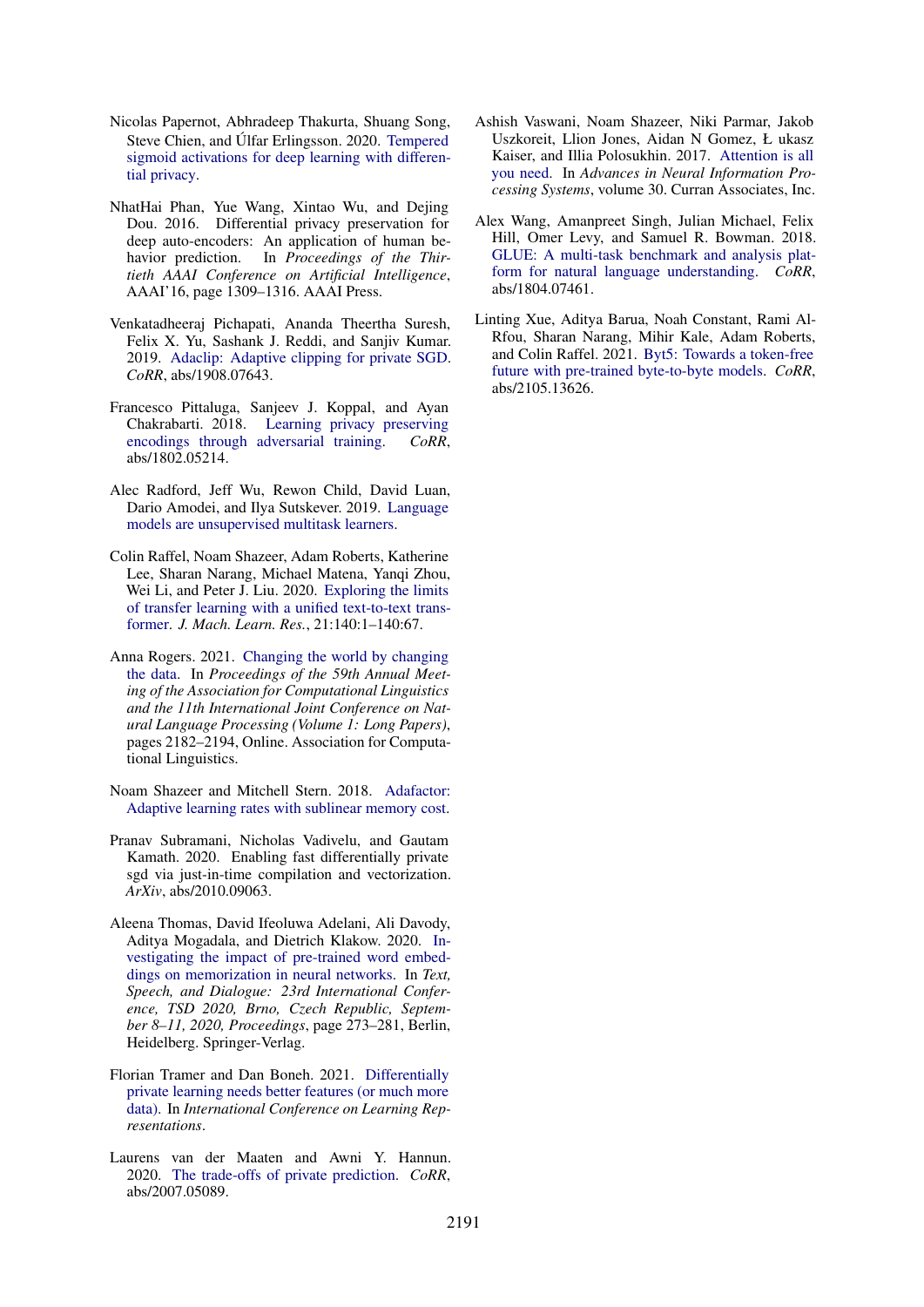# <span id="page-10-2"></span>A Small vs Base vs Large T5 model performance

Table [4](#page-11-1) outlines the performance difference between the "small", "base" and "large" T5 architectures on Pretraining span corruption task on the C4 dataset and subsequent fine tuning performance on GLUE datasets. Since the performance differences are not very large, we chose to run all of our experiments with the T5 small architecture.

# <span id="page-10-1"></span>**B** DP-SentencePiece  $\epsilon$  guarantees discussion

Theorem 1 [\(Hoory et al.,](#page-8-14) [2021b\)](#page-8-14) uses the notion of  $k$  and  $m$  (maximum L2 and infinity norms) of sentence-level (1-D vector) histogram. If  $N$  is the length of the sentence, for a histogram where we exactly count the number of times each word appears in the sentence, we have  $k = m = N$ . However the definition of a sentence is loose. Note that ideally a "sentence" would mimic how the subsequent training of T5 model will happen, since we aim to obtain example-level DP protection. T5 however is not trained on words—it is trained on tokens—and tokens are chosen by the SentencePiece algorithm. The length of tokens chosen varies: they can be as short as 1 character or long tokens of 3-4 characters or more. Our T5 experiments use 512 input tokens as features and 114 tokens as target, so the whole "example" or "sentence" is 626 tokens. Just as in [\(Hoory et al.,](#page-8-14) [2021b\)](#page-8-14), we assume that sentence length is 256 words, which is a very pessimistic estimate—this translates into approximately 2.45 tokens per word. Note that if in reality 626 tokens represent fewer words, the SentencePiece  $\epsilon \sim N$ will be better.

Additionally, [\(Hoory et al.,](#page-8-14) [2021b\)](#page-8-14) authors provide a Corollary that allows to obtain slightly better  $\epsilon$  bounds while using approximately the same clipping norm and the same level of noise.

# C DP-Training  $\epsilon$  discussion

In order to come up with  $\epsilon$  guarantees for DP-Training, we consider that C4 dataset has approximately 133,897,2430,182 words. Assuming, just as in DP-SentencePiece discussion, that each word consists of approx. 2.45 tokens, and each training example is 512+114 tokens, our total number of examples is approximately 5,240,387,307 (and the δ used is 1/5,240,387,307).

Table [5](#page-11-0) presents the noise and clip norm that we used for our experiments, along with  $\epsilon$  guarantees.

We use differential privacy accountant [\(Abadi et al.,](#page-8-4) [2016\)](#page-8-4) and Renyi Differential Privacy outlined in [\(Mironov,](#page-8-17) [2017\)](#page-8-17), [\(Mironov](#page-8-18) [et al.,](#page-8-18) [2019\)](#page-8-18) which has been implemented in https://github.com/tensorflow/privacy.

When combining DP-SP and DP-Training, we use simple composition and sum the respective  $\epsilon$ and  $\delta$ .

# <span id="page-10-0"></span>D Related work: Mitigating Utility Drop in DP-Training

To preface the below discussion, we would like to highlight that the goal of our paper was not to obtain the smallest pre-training utility drop possible. We thus did limited hyperparameter tuning and didn't explore methods outlined below.

Some works attempts to mitigate the performance drop by considering architectural or hyperparameter changes. For example, [\(Tramer and](#page-9-11) [Boneh,](#page-9-11) [2021\)](#page-9-11) argues that the drop can be mitigated by the large amount of training data, whereas [\(Bass](#page-8-19)[ily et al.,](#page-8-19) [2014\)](#page-8-19) shows that DP risk minimization bounds, compared to non DP bounds, have a polynomial dependency on the number of features and  $\epsilon$ . [\(Papernot et al.,](#page-9-12) [2020\)](#page-9-12) demonstrated the need to adjust the parameters for DP training and argued for use of different activation functions when using DP. Additionally, various other architecture adjustments like increasing the batch size, or using batch/layer normalization were proposed, for example in [\(Davody et al.,](#page-8-20) [2020\)](#page-8-20). It is also important to point out that hyper-parameter tuning (which includes changing batch size, learning rate, architecture etc) can't be used "for free" with DP-training as it has to be accounted for in the privacy budget. Thus for DP training experiments, it is common not to tune the hyperparameters and choose some predefined values before the experiments begin.

Another direction explored in literature is the modification to DP-SGD algorithm itself. For example, [\(Davody et al.,](#page-8-20) [2020\)](#page-8-20) introduce scaleinvariant DP-SGD and use normalization techniques to dampen the effect of additional noise during training. In this modification, the final network weights are sampled from the normal distribution whose mean and variance were updated to account for the privacy budget.

Finally, instead of going for differentially private training, the utility drop can be mitigated by relaxation of privacy guarantees. For example, privateinference, which works by adding noise to the final